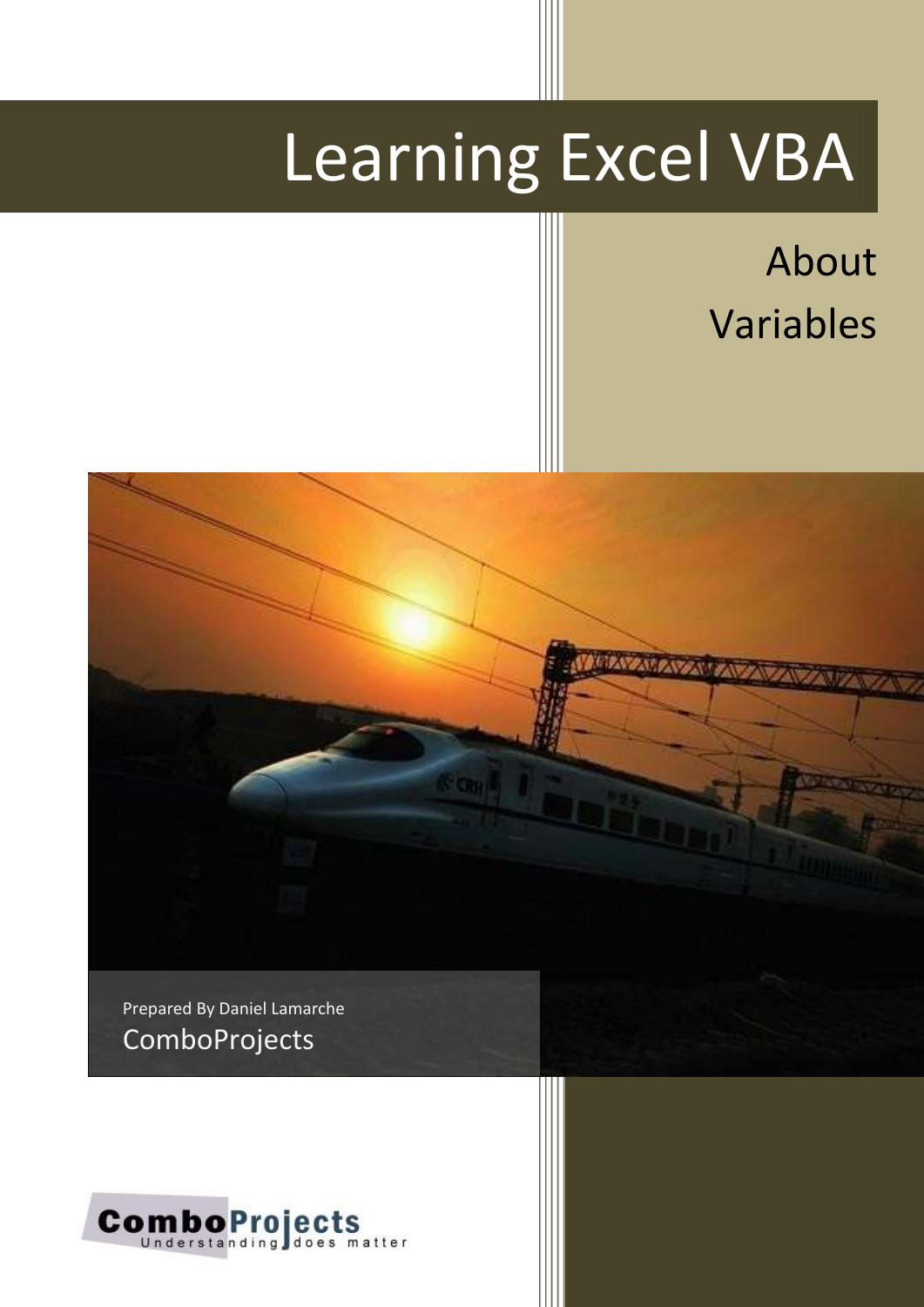# **About Variables**

#### *By Daniel Lamarche (Last update February 2017).*

The term *variables* often send shivers in the back of many learning VBA in Excel. Maybe the reason is that it is *your* responsibility to create them, to choose the proper data type, understand their *initial* value, assigning values to them and keep track of what value is currently stored in them. That is a lot for a newbie!

This document will clarify all the above in various context. After you consider the material below you will master the uses of variables in your code. Good news is that there is nothing really difficult about them.

This document will discuss the use of *data* variables and introduce *object* variables.

# **What is a variable?**

To see why variables are part of the ABC of programming let us go back a couple of years (more for some of us) when you were in school and the math teacher would utter the dreaded words:

#### *Let x equals 5*

As the teacher said that, the following was written on the board:  $x = 5$ .

Why do we call the letter x a variable? Because a couple of minutes later, x would be equal to a completely different value! Suddenly x is equal to 8! So the value of x is … variable!

#### An important point here

If we are to fully grasp how variables behave in VBA we need to clarify an important detail: The use of the equal character. For instance when we read "Let x equal to 5" we read it from left to right. In reality this is *not* what is happening in the arithmetical sense.

In programming as in arithmetic the equality of two things should not be considered from left to right but from right to left! Let us see why and this will clarify a couple of problems beginners have, especially when dealing with loops.

The expression:  $y = 8$  really says "Store the value of 8 in the variable  $y$ ". Of course we read it from left to right but the equation is *resolved* from right to left. The following expression will make this clearer.

Suppose the variable y is assigned the value 8. Consider the following expression:

#### $x = y + 2$

Reading the above expression from left to right makes it more difficult to understand what is going on right? What if we resolve the right side of the equal *first* then store the result in the variable on the left side of the equality we get:  $y + 2$  equals 10 so the equation becomes:

#### $x = 10$

Thus the value 10 is stored in the variable x.

#### Another example

When we agree to deal with resolving variables the way described above then it becomes easy to deal with expression like:

#### $x = x + 1$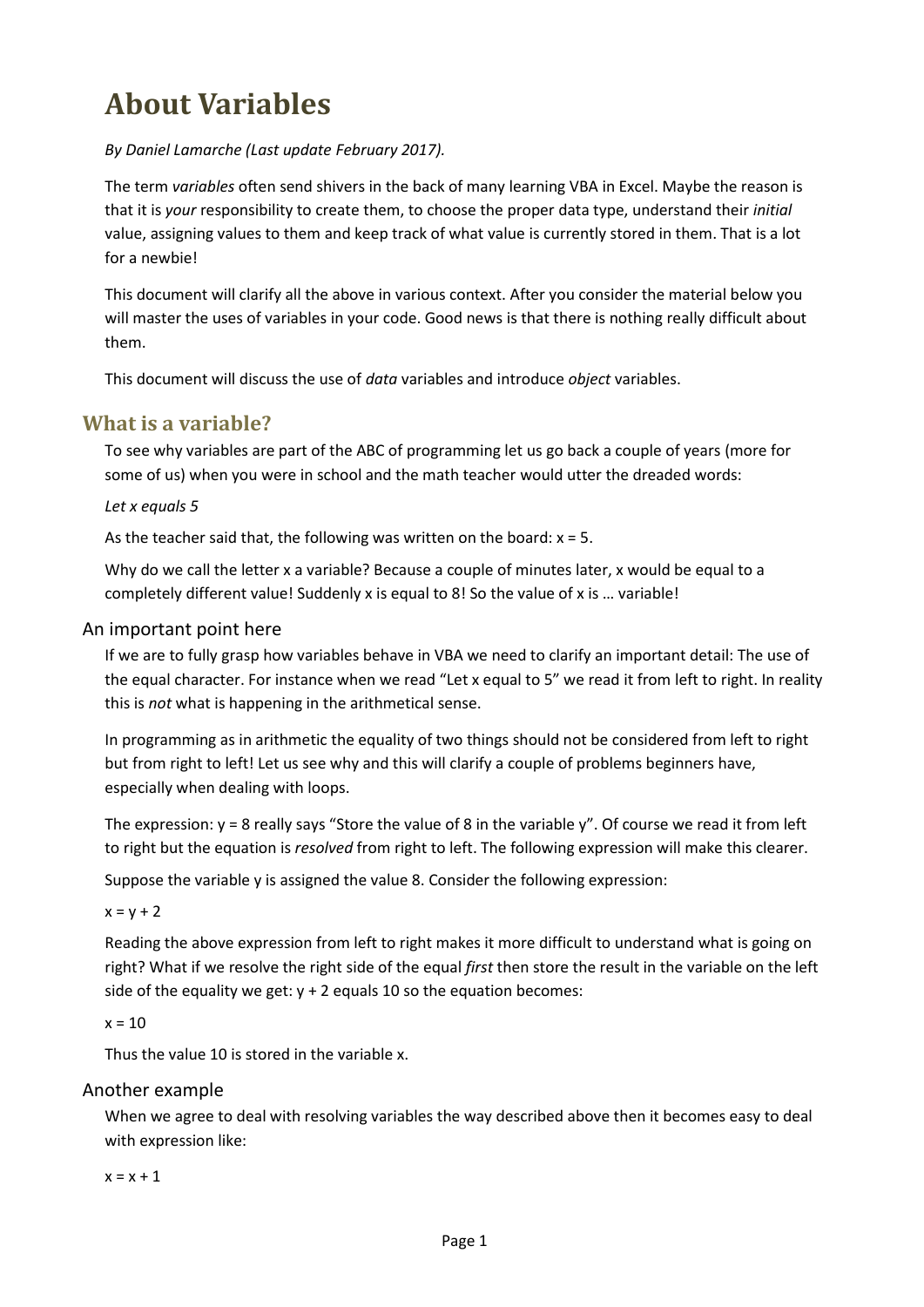As a VBA instructor I very often see people confused with the above equation. Some will ask "How can x be equal to  $x + 1$ ? And they are right!

If we consider this from left to right then it is a bit of a puzzle. But let us consider it now from right to left. Suppose x is equal to 5 let's resolve the expression  $x = x + 1$ .

From right to left:

 $x + 1 = 6$ 

so the formula becomes:

 $x = 6$ 

This simple expression increased the value of x by 1. In a loop we call this expression a *Counter*.

# **What type of variables are available**

The VBA language comes with a fairly rich variety of *data type*. Let us see the most common ones and their initial value.

| Data Type      | <b>Byte Used</b>     | Range                                                                               |
|----------------|----------------------|-------------------------------------------------------------------------------------|
| Byte           | 2                    | 0 to 255                                                                            |
| Integer        | 2                    | $-32,768$ to $+32,767$                                                              |
| Long           | 4                    | -2,147,483,648 to 2,147,483,647                                                     |
| Single         | 4                    | $-3.402E+38$ to $-1.401E-45$ for negative values                                    |
|                |                      | 1.401E-45 to 3.402E+38 for positive values.                                         |
| Double         | 8                    | $-1.797E+308$ to $-4.940E-324$ for negative values                                  |
|                |                      | 4.940E-324 to 1.797E+308 for positive values.                                       |
| Currency       | 8                    | -922,337,203,685,477.5808 to 922,337,203,685,477.5807                               |
| <b>Boolean</b> | 2                    | $-1$ to 0 ( $-1$ = True and 0 = False)                                              |
| <b>String</b>  | <b>String Length</b> | 1 to 65,400 characters                                                              |
| Date           | 8                    | January 1, 100 to December 31, 9999                                                 |
| Object         | 4                    | Storing addresses that refer to Excel objects (worksheet,<br>workbook, chart, etc.) |

Just as a reminder an integer is a whole number; any number that has no decimal.

As you can guess Byte and Integer data types are perfect for small to medium size numbers. The Long data type covers the largest range of integer type numbers.

On the other hand Single and Double are used with number having decimal. If you use large numbers having lots of decimal use the Single data type. For very large numbers with a very large number of decimals and a great quantity of processing use Double. Be aware that the largest data type will require more processing on the part of the PC's processor.

# **What can I store in a variable?**

As shown in the table above, you can use variables to store *data*. Examples of data are numbers, dates and text strings. For sake of simplicity we will call these variables *data* variables.

However variables are often used to store another type of information. We will call them *objects*. A bit of an obscure word but it's nothing difficult. In Excel, objects are *things* the user deals with daily when working in Excel. Examples are Workbooks, Worksheets, Charts and Pivot Tables.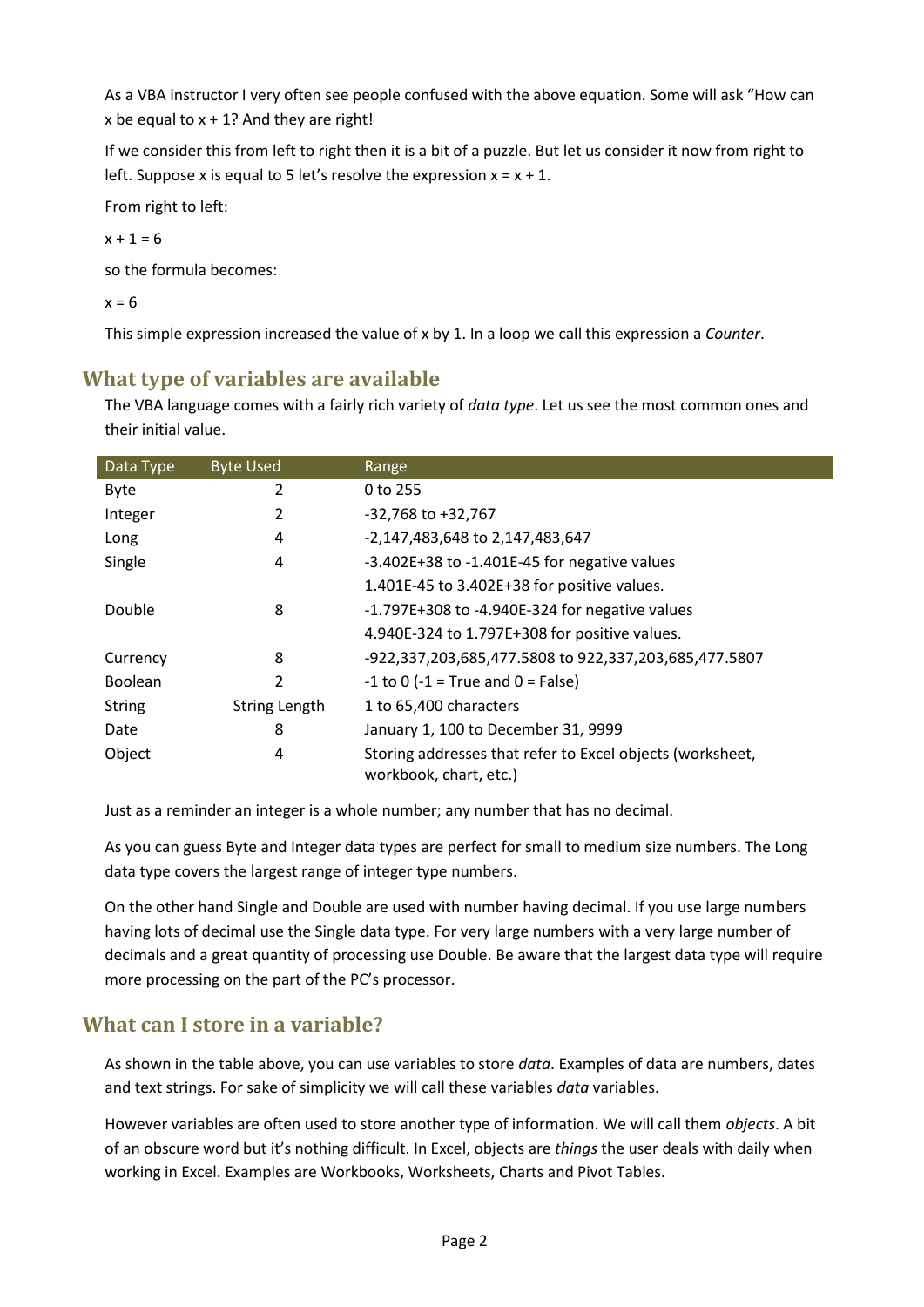The examples above are only a couple of examples of obvious *things* a user interacts with in Excel but there are more! Considers a couple more examples:

Users work with ranges of various sizes. In Excel even a single cell is a range. So the Range objects are common objects accessible to your VBA code. Columns, Rows, Selection, Page Breaks are also objects that are accessible in VBA code.

We will look into this important topic later in this document.

# **When to use variables**

It is impossible for the macro recorder to create and use variables. Variables are only created by the programmers.

So whenever you need to store a number, some text or dates that will differ every time you need to run your procedure, store it in a variable. That same variable will be used for thousands of possible values the procedure will be fed with.

Give me a couple of examples

For example a procedure that will return the age of an asset or a person will require at the very least the date the asset was purchase or the birth date of a person. That date would be safely stored in the variable used for that purpose.

Another example would be a function that returns the commission paid to an employee based on the amount sold for a period and the number of years the employee worked for the company. In this example to do its job the procedure must be fed that information. The function would have, at the very least, two variables storing the amount sold and the number of years.

# **Declaring Variables**

The term declaring variable refers to the way the VBA programming language informs (or makes available) to a procedure, variables you create. Declaring a variable involve specifying its data type.

To do this we use the term Dim. Below is a couple of example:

```
Dim sngCommission As Single
Dim bytYearsDifference As Byte
Dim bolInWeekend As Boolean
Dim strEmpFName As String
```
The term 'Dim' comes from the word *dimension*. A dimension is a *measure* of some sort. In VBA, each data type uses a different measure of computer's memory. Programmers in the 70's decided to use the term Dim to determine the length (or data type) of memory that the variable will require.

Notice that the 4 example above all start with a three characters *prefix*? This is not necessary; however it is common practice to prefix all variables with a prefix to remind you later in the code of the data type of a variable. Not everyone will use this approach and you may even hear that this habit is useless! Nevertheless in this document (and all PDF's available in this site) we will prefix all variables with a three characters prefix in lowercase.

It should be clear by now that the sole purpose of using variables is that every time the Sub of Function is used, it runs with different values. Variables will retain these values for the duration of the procedure.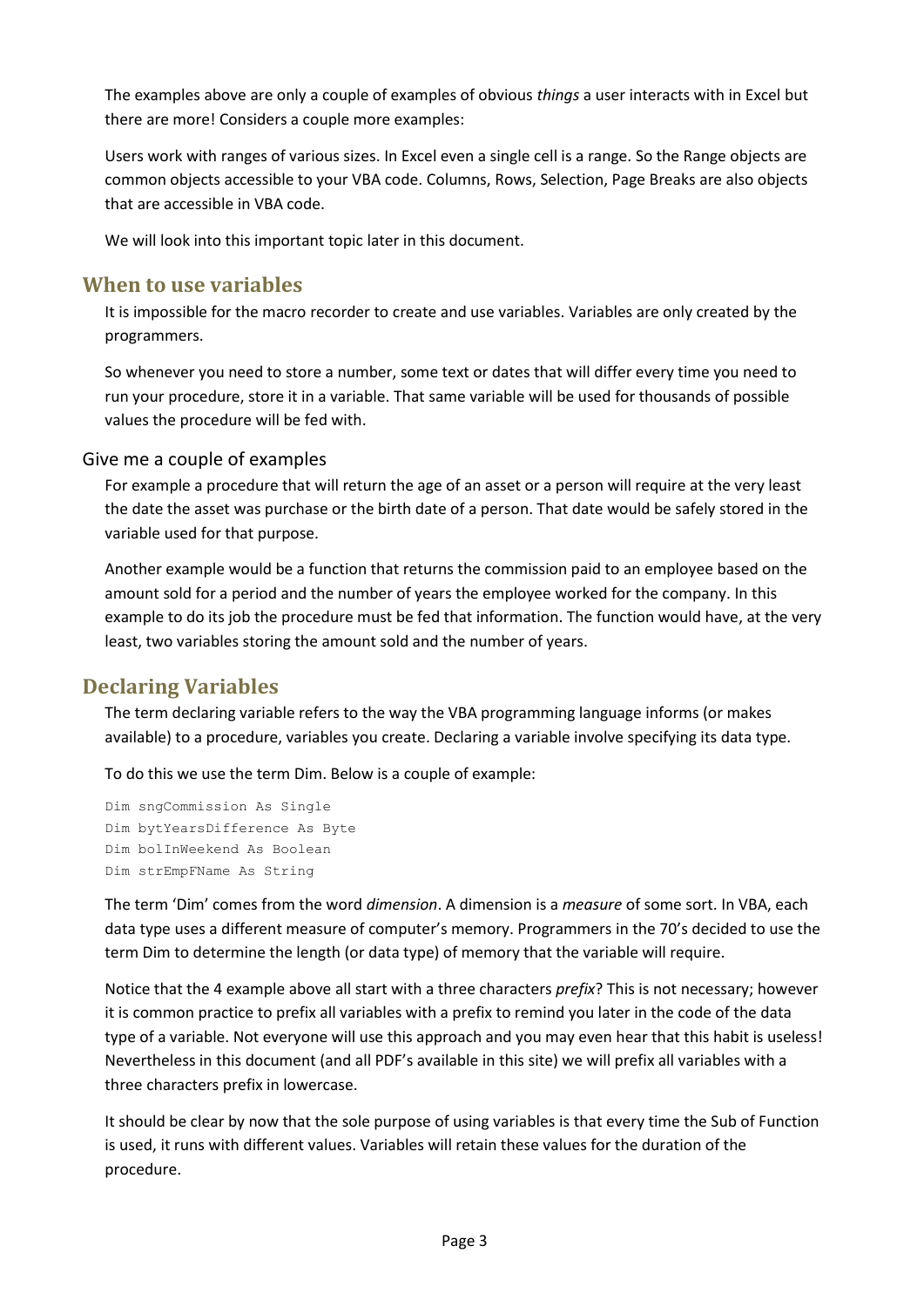#### *Arguments are variables*

Below is an example of a function. In the brackets next to the function name is the argument or parameter (intCel). The argument is indeed a variable and need to be declared with its data type.

```
Function Cel2Fah(intCel As Integer) As Integer
' Converts a Celsius to Fahrenheit. Uses whole numbers only.
   Cel2Fah = 9 / 5 * intCel + 32
End Function
```
Even the value returned by the function is qualified by specifying its data type. Here the parameter and the values returned are integers.

#### Failing to specify the data type

If you do not specify the data type when declaring a variable will cause VBA to assign a one itself. The default data type is Variant. VBA processes these data types slower because it must determine the most accurate data type for the assigned value. Depending to who you talk to, some will say that it's a bad choice and will slow down the processing.

Make sure you *always* assign a data type to all arguments, variables and returned values from functions. The data type should be proportional to the range of values that will be stored in it.

#### *Declaring more than one variable in the same line*

If your procedure will require a number of variables, you can declare more than one variable in the same line. In the example below three variables are declared separated by a comma:

Dim datDOB As Date, bytInStock As Byte, strCategory As String

Using this approach is perfectly acceptable. Note that you need only to use the keyword Dim once but every variable are typed!

# **Using your variables in the code**

Once a variable had been declared and assigned a data type, you will start to use that variable. The first thing is to assign a value to the variable. Obviously you assign value to a variable using the equality character (the equal character). For example:

| $datDOB = Range('A1")$   | ' Data come from cell A1 |  |  |
|--------------------------|--------------------------|--|--|
| bytInStock = 12          | ' Number assigned        |  |  |
| $strCateqory = "Fruits"$ | ' String assigned        |  |  |

The value assigned can be the result of an expression. For example:

' The concatenation is stored in a variable strFullName = strFName & " " & strLName

Another example could be:

strFirstChar = Left(strPartNo, 1)

In the above example the first character of the value stored in the variable strPartNo is stored in the variable strFirstChar.

#### *By the way*

You might encounter the assignment of a value to a variable using the term Let. For example the last expression above could look like the following: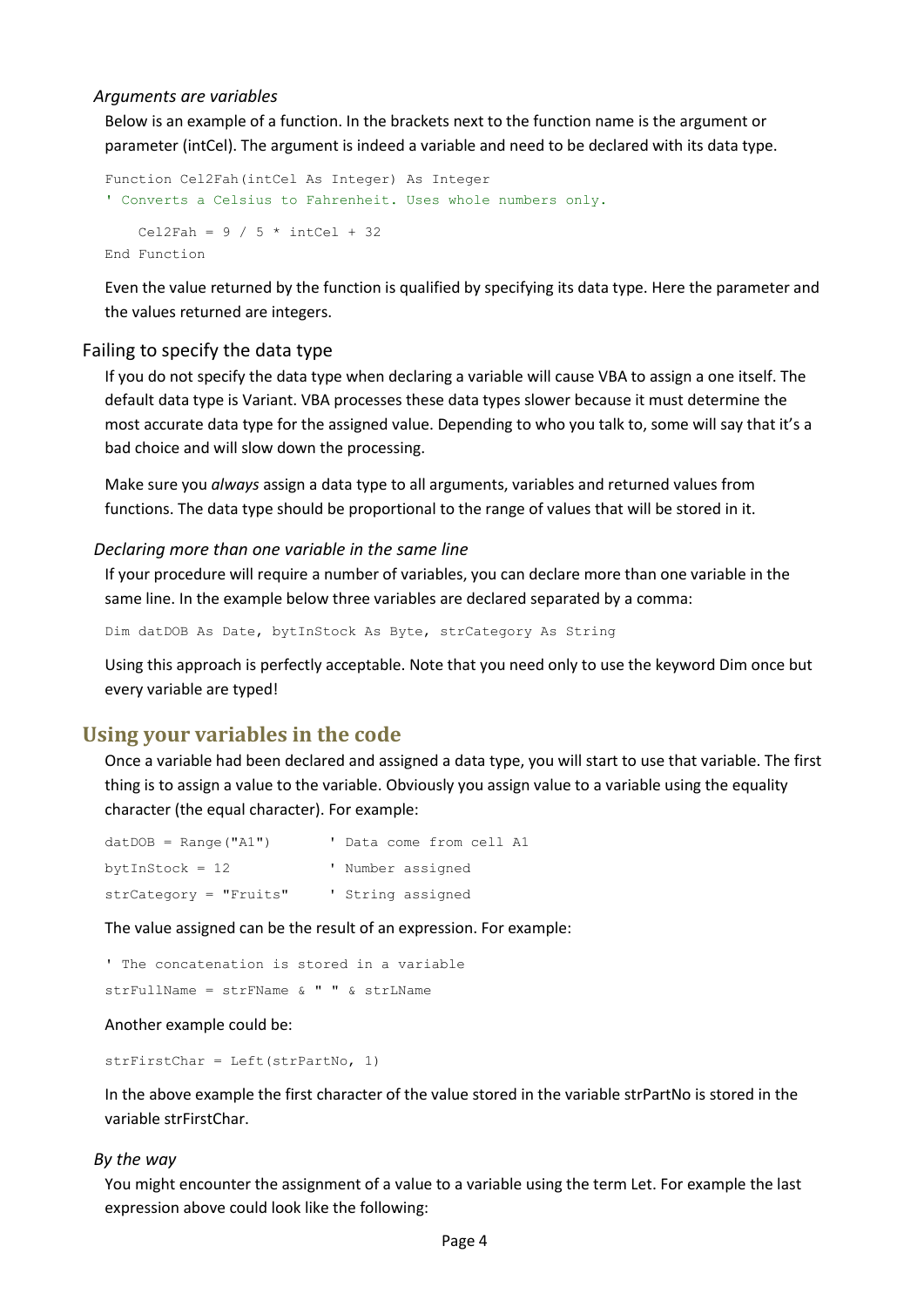Let strFirstChar = Left(strPartNo, 1)

Nowadays programmers stop using the term Let this way. You can omit it because it is implied by VBA when using data variables.

# **Object Variables**

The concept of object variables is akin to the one of data variables. As briefly discussed above, the important difference is that an object variable points to an Excel *thing*, not to some data. You will encounter them very often if you visit Web sites discussing even basic Excel VBA techniques.

To declare an object variable use the following syntax:

```
Dim var As ObjectType
```
Once it is declared you assign an object to it using the keyword Set as shown below:

```
Set var = Object
```
With object variable you *must* use the keyword Set. You remember that with data variables, VBA assumes the optional keyword Let.

#### Why use object variables?

You use object variables for a similar reason that you use data variables. With data variables the information will change. With object variables the procedure will use different object of a specific type.

Here are a couple of basic examples:

Dim wkbStores As Workbook Dim wksOrders As Worksheet Dim rngStaff As Range

You can see that some principles are the same as with data variables.

- The use of the keyword Dim
- The three character prefix reminding you of the type of object
- The variable are assigned a data type

#### Assigning an object to a variable

The only important difference between assigning data to a data variable and assigning an object to an object variable is the use of the keyword Set. The term Set is mandatory when tying an object variable to the object. Below are 3 examples:

```
Set wkbStores = Workbooks("Finance.xlxs")
Set wksOrders = Worksheets("January Sales")
Set rngStaff = Range("A1").CurrentRegion
```
# **A couple examples**

In a new workbook saved as a Macro-Enabled Workbook, type 5 or 6 suburb in column A starting with cell A1 and make sure the cells containing the suburbs are selected

In a module type the following small Sub:

```
Sub ListSuburbs()
' Print each suburb in the Immediate Window.
     Dim rng As Range
```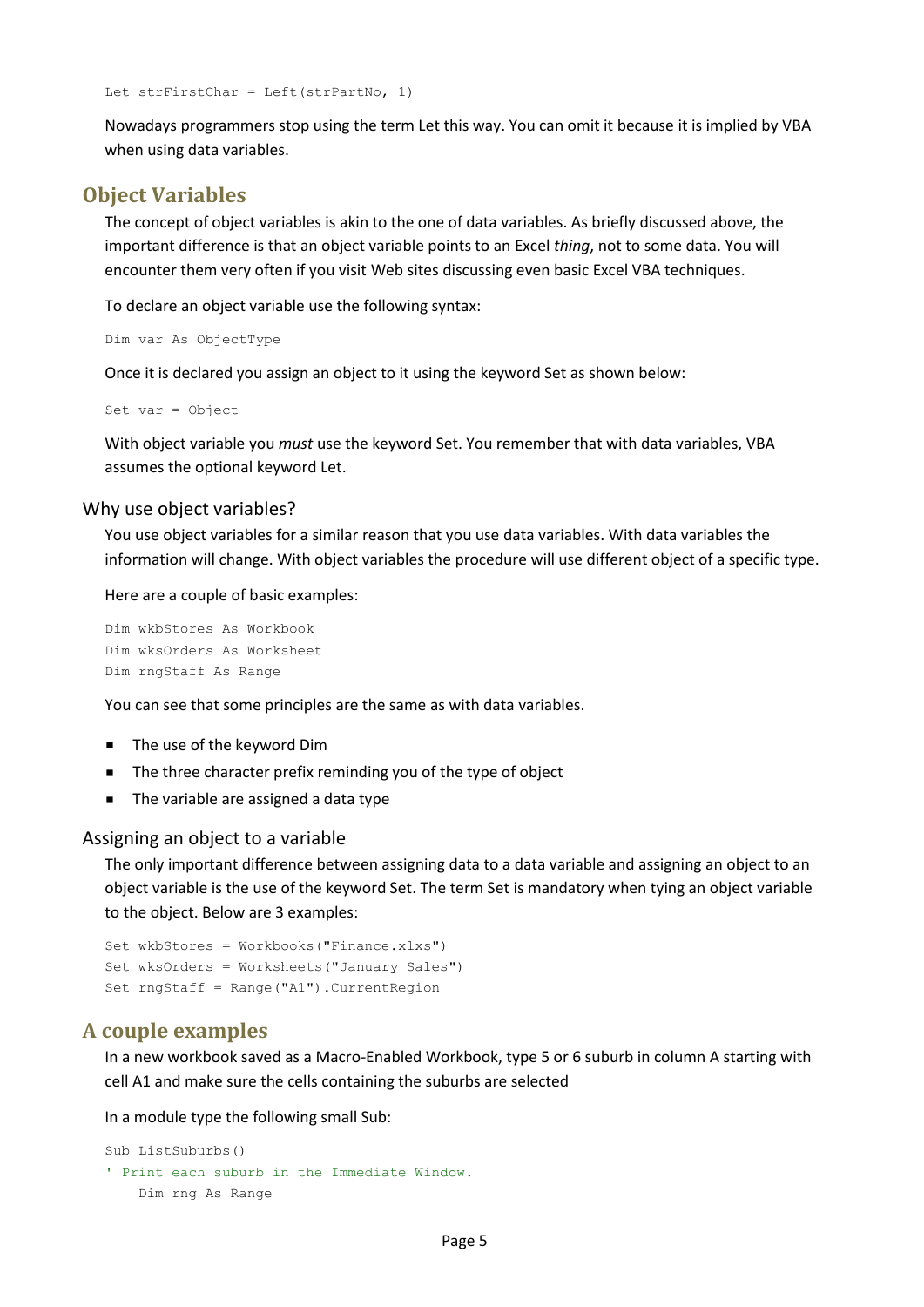```
 For Each rng In Selection
         Debug.Print rng.Value
    Next rng
End Sub
```
Make sure the Immediate Window is open (Ctrl+G). In the Immediate window type the Sub name (ListSuburbs) and hit the Enter key. The suburbs are printed in the Immediate window.

Because of the type of loop we used here, there is no need to use the Set keyword. The loop automatically assigns the value of *each* selected cell to the variable rng.

Create a couple of blank sheets in your workbook and type the following Sub:

```
Sub ListSheets()
    Dim wks As Worksheet
    For Each wks In Worksheets
         Debug.Print wks.Name
    Next
End Sub
```
When you run this sub, the Immediate window will list the names of all the worksheets in the current Workbook.

#### *Storing a selection into an object variable*

The next example is a common example of a selection stored in a variable. In this example we have a column of entries starting in cell A1 but between uses the number of rows differs. One day you have 12 rows and another day there will be 39.

The Sub will simulate the user making A1 the active cell and pressing Ctrl+Shihf+↓ to select from A1 to the last cell down.

```
Sub SelectColumn()
' Select the entries from cell A1 to the last entry down.
    Dim rng As Range
    Set rng = Range("A1", Range("A1").End(xlDown))
     Debug.Print rng.Count ' Print the number of cells selected.
End Sub
```
This sub selects all cells in column A starting in A1 and stores that selection in the object variable rng.

A fascinating aspect of this approach is that the active cell didn't budge! It can be anywhere and the sub will not require the active cell to move at all. At the line Debug. Print you could have put any VBA instructions. You have access to everything you want to do with each cells in that selection. Cool? Indeed!

#### *Storing a worksheet into an object variable*

If we can store a selection into an object variable, we can as easily store a worksheet or even a workbook! It does not have to be the active sheet or even the active workbook.

In this next example we are going to write a couple of entries in a worksheet named Regions *without* even moving to that worksheet! In any module type the following simple Sub:

```
Sub WriteToAnotherSheet()
' Write the names of 5 regions in the Regions worksheet.
    Dim wks As Worksheet
```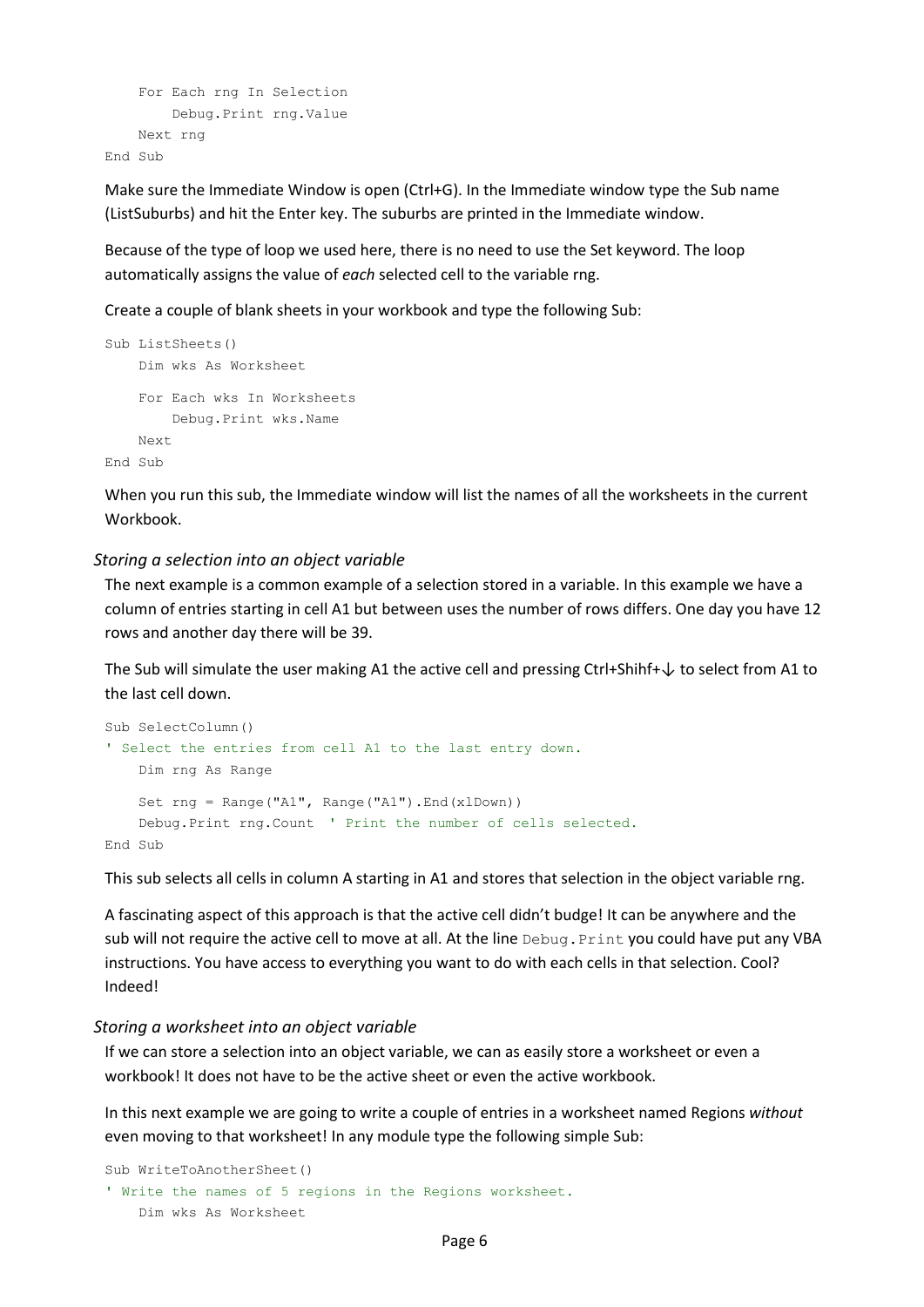```
 Dim rng As Range
    Set wks = Worksheets("Regions")
    Set rng = wks.Range("A1:A5")
    rng.Cells(1, 1) = "North" ' The arguments for Cells are Cells(rows, cols)
    rng.Cells(2, 1) = "South"
   rng.Cells(3, 1) = "East"rng.Cells(4, 1) = "West"
    rng.Cells(5, 1) = "Central"End Sub
```
Make sure you do have a sheet named *Regions* and ensure it is *not* the active sheet otherwise the trick is not fun anymore!

Click anywhere in your sub and hit the F8 key (Step In) until the yellow bar goes past the End Sub statement. It should be about 10 times. Then go to the sheet Regions at see that the regions are written exactly where you specified. Note that it didn't matter where the active cell was located!

Did you pick up how we assigned the range to the variable rng? By starting the assignation with wks VBA informs Excel that the range that follows is in that other worksheet!

Can you believe that you could have done the same thing with another workbook! Of course that workbook must be open and the sheet you want to use must exist.

# About the Cells property

It took me some times to fully appreciate the Cells property. A while ago I would have typed wks.Range("A1") then wks. Range("A2") etc. But when a loop is required referring to each cell in a range can become tedious. Because the Cells property uses numbers only, it is easier to put a variable as the row or column (or both) arguments.

If you are familiar with both approach (The Range object and the Cells property) you are likely to make the correct choice for any particular requirement.

#### *Last example*

In the last example, we will see another way to duplicate a vertical range in the first row of another worksheet. Of course it is not something that you would use in the real world but again the purpose is to review 3 things:

- **Use object variables**
- Work with data *without* moving the active cell
- The code will write to a worksheet that is *not* the active worksheet

As you can see on the next page the entries in the Home tab (the Source Data) are duplicated in the Months worksheet (the Copied Data) but horizontally. We want to do this without moving the active cell and without going to the Month worksheet!

We need two object variables pointing to both sheets, one for the output range in the Month worksheet and one to store how many entries are in column A in the Home sheet. Please create a workbook similar to the one the next page. There can be any number of sheets as long as the sheets **Home** and **Months** exist.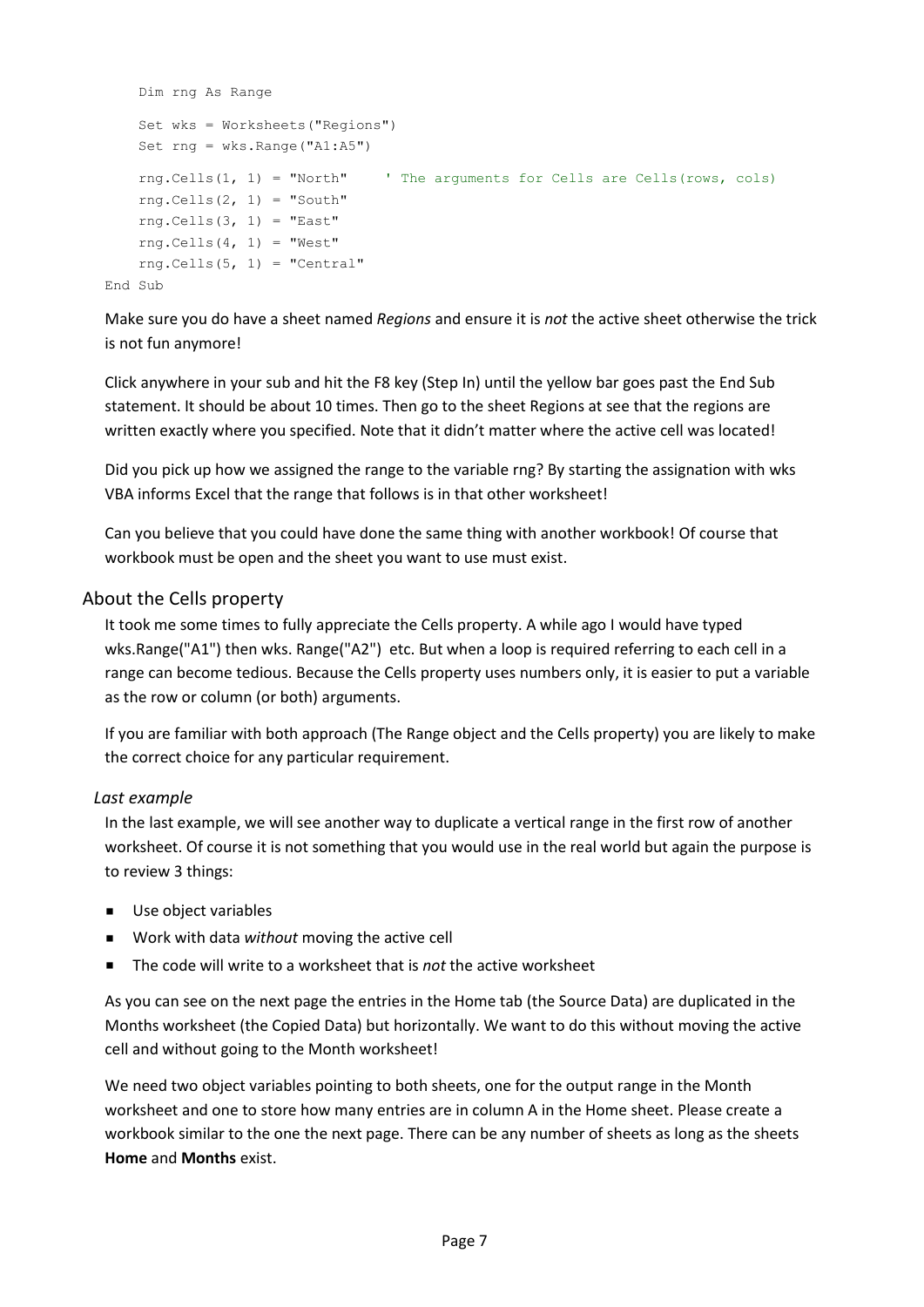Create a list on months in column A of the Home worksheet. There can be any number of consecutive entries in column A.

| $-11$                                   | A                                                              | 百              | $\overline{C}$ |                             | <b>D</b> | E      | 手。     | G           |                | H    | T.  |            |               |                                 |    |
|-----------------------------------------|----------------------------------------------------------------|----------------|----------------|-----------------------------|----------|--------|--------|-------------|----------------|------|-----|------------|---------------|---------------------------------|----|
| ï                                       | Jan                                                            |                |                |                             |          |        |        |             |                |      |     |            |               |                                 |    |
| $\overline{2}$                          | Feb                                                            |                | Source Data    |                             |          |        |        |             |                |      |     |            |               |                                 |    |
| 3                                       | Mar                                                            |                |                |                             |          |        |        |             |                |      |     |            |               |                                 |    |
| $\ddot{a}$                              | Apr                                                            |                |                |                             |          |        |        |             |                |      |     |            |               |                                 |    |
| 5                                       | May                                                            | 固              |                | <b>Object Vanables vism</b> |          |        |        |             |                |      |     |            | $\Rightarrow$ | 僵                               | is |
| 6.                                      | -Jun                                                           | ×              | W              | $\overline{v}$              | c        | Ð      | Ε      | F           | $\overline{6}$ | H    |     |            | ĸ             |                                 | Ę  |
|                                         | $7$ Jul                                                        |                | Jan            | Feb                         | Mar      | Apr    | May    | Jun         | Jul            | Aug. | Sep | <b>Dct</b> | Nov.          | Dec                             |    |
| $\,$ H                                  | Aug                                                            | ī              |                |                             |          |        |        |             |                |      |     |            |               |                                 |    |
| 9                                       | Sep                                                            | $\frac{2}{3}$  |                |                             |          |        |        |             |                |      |     |            |               |                                 |    |
|                                         | 10 Oct                                                         | $\ddot{a}$     |                |                             |          |        |        | Copied Data |                |      |     |            |               |                                 |    |
|                                         | 11 Nov                                                         |                |                |                             |          |        |        |             |                |      |     |            |               |                                 |    |
|                                         | 12 Dec                                                         | $\frac{1}{10}$ |                |                             |          |        |        |             |                |      |     |            |               |                                 |    |
|                                         |                                                                |                |                |                             |          |        |        |             |                |      |     |            |               |                                 |    |
| $\begin{array}{c} 13 \\ 14 \end{array}$ |                                                                |                |                |                             |          |        |        |             |                |      |     |            |               |                                 |    |
|                                         |                                                                |                | N 4 P H Horne  |                             | Sheet1   | Sheet2 | Sheet3 |             | Months 221141  |      |     | ×          |               | $\blacktriangleright$ [1] $\pm$ |    |
|                                         | $\begin{array}{l} 15\\ 16\\ 37\\ 0\\ 4\ 2\ 8\ 4\  \end{array}$ |                |                |                             |          |        |        |             |                |      |     |            |               |                                 |    |
|                                         |                                                                |                |                |                             |          |        |        |             |                |      |     |            |               |                                 |    |

In a module type the following Sub. You can ignore the comments if you want.

```
Sub WriteMonths()
' Write the months in the Home sheet into the Month worksheet.
     Dim wksHome As Worksheet ' Home worksheet.
    Dim wksMonths As Worksheet ' Months worksheet.
 Dim rngOutput As Range ' Output range in Months sheet.
 Dim bytHowMany As Byte ' Count of entries in Home.
   Dim i As Byte \qquad \qquad ' Loop counter.
    Worksheets("Home").Select ' Select Home sheet.
     ' Store number of entries in column A of the Home sheet.
    bytHowMany = Range("A1", Range("A1").End(xlDown)).Count
     ' Assign to Months sheet.
    Set wksMonths = Worksheets("Months")
     ' Assign to Home sheet.
     Set wksHome = Worksheets("Home")
     ' Create Output range in Months.
   Set rngOutput = wksMonths.Range(wksMonths.Cells(1, 1),
                                    wksMonths.Cells(1, bytHowMany))
     ' Loop through all entries in Home sheet and write them in Months output range.
   For i = 1 To bytHowMany
        rngOutput.Cells(1, i) = wksHome.Cells(i, 1)
    Next i
End Sub
```
Notice the variable bytHowMany? It is assigned to the count of cells in the range starting from cell A1 to the bottom of the selection. This expression was discussed on page 6. Knowing the number of entries will allow us to control the loop at the end of the Sub.

Once done click anywhere in the procedure the hit the F8 key a couple of times to Step In the code. When you hit the F8 key your procedure is said to be in *break mode*. Once you passed the line where the variable bytHowMany is assigned the number of entries in column A, move your mouse over the variable bytHowMany to see its current value.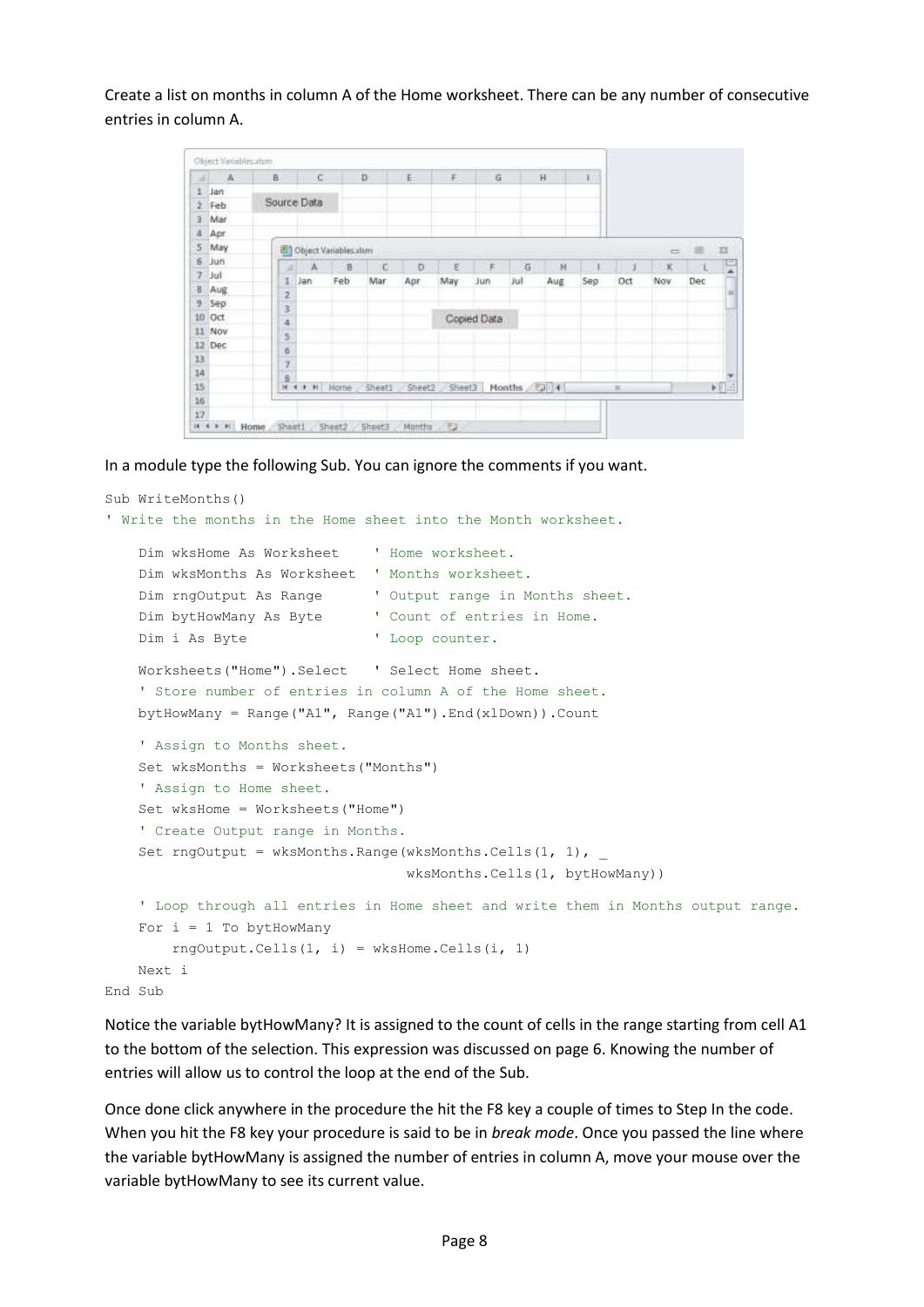#### Things would look clearer if you can arrange your screen as shown below.

|                                              |    |        | Chyect Variatiles attend: |         |    |                                                                                                                                                                                                |                                                                                                                                                                                                                                                                                          |   |  |  |  |                                    |   |               |          |                                                                                                                     |                                 |
|----------------------------------------------|----|--------|---------------------------|---------|----|------------------------------------------------------------------------------------------------------------------------------------------------------------------------------------------------|------------------------------------------------------------------------------------------------------------------------------------------------------------------------------------------------------------------------------------------------------------------------------------------|---|--|--|--|------------------------------------|---|---------------|----------|---------------------------------------------------------------------------------------------------------------------|---------------------------------|
|                                              |    | z      | $\Lambda$                 | к.<br>c | D. |                                                                                                                                                                                                | its.                                                                                                                                                                                                                                                                                     | Ħ |  |  |  |                                    | M | N             | $\alpha$ |                                                                                                                     |                                 |
| (2) Object Variables.xlim.1.                 |    |        |                           |         |    |                                                                                                                                                                                                | 园<br>o                                                                                                                                                                                                                                                                                   | ä |  |  |  |                                    |   | Indicator for |          |                                                                                                                     |                                 |
| ж<br>Jan<br>Feb<br>$\mathcal{D}$             | B. | C.     | D.                        | E.      | F. | 资                                                                                                                                                                                              | 刊                                                                                                                                                                                                                                                                                        | 珊 |  |  |  |                                    |   | Break mode    |          |                                                                                                                     |                                 |
| Mar                                          |    |        |                           |         |    |                                                                                                                                                                                                |                                                                                                                                                                                                                                                                                          |   |  |  |  |                                    |   |               |          |                                                                                                                     |                                 |
| 4 Apr<br>5 May<br>6 Jun<br>$2.1$ ut          |    |        |                           |         |    | Microsoft Visual Basic for Applications - Object Variables vism [break] - [Module] (Code)]<br>Eit Edt Yess Juset Farmat Debug Ban Tools Add-Ins. Window Help<br>WriteMonths<br>(General)<br>۰۱ |                                                                                                                                                                                                                                                                                          |   |  |  |  |                                    |   | Турија        |          |                                                                                                                     |                                 |
| 8 Aug<br>9.5ep<br>10 Oct<br>11 Nov<br>32 Dec |    |        |                           |         |    |                                                                                                                                                                                                | Dim wksMonths As Worksheet<br>Dim rngOutput As Range<br>Dim bytHowMany As Byte<br>Dim i As Byte                                                                                                                                                                                          |   |  |  |  | Months worksheet.<br>Loop counter. |   |               |          | ' Output range in Months sheet.<br>' Count of entries in Home.                                                      |                                 |
| 13<br>34<br>M 4 4 H Home Sheet!              |    | Sheet2 | Sheet3                    | Mont    | E) |                                                                                                                                                                                                | Worksheets ("Home"). Select ' Seleft Home sheet.<br>' Store number of entries on Home sheet,<br>bytHowMany = 12<br>' Assign to Months sheet.<br>Set wksMonths = Worksheets ("Months")<br>' Assign to Home sheet.<br>Set wksHome = Worksheets("Home")<br>' Create Output range in Months. |   |  |  |  |                                    |   |               |          | bytHowMany = Range("Al", Range("Al"). End(xlDown)). Count<br>Set rngOutput = wksMonths.Range(wksMonths.Cells(1, 1), | wksMonths.Cells(1, bytHowMany)) |

Note in the screenshot above that in Break mode you can move the mouse pointer over a data variable and see its value at that moment!

If you want to see the actual range assigned to a range variable, move in the Immediate Window (Ctrl+G) and type the name of the range variable followed with . Select to select it in Excel. For example, one you have passed the line starting with Set rngOutput move to the Months worksheet and type the following in the Immediate Window:

#### rngOutput.Select

The first few cells in row 1 of that worksheet will be highlighted depending on how many entries are in column A. Continue to hit the F8 key until you reached to end of the Sub.

In the For loop you note that each cell belonging to the horizontal Output range gets the value of the corresponding entry in column A of the Home sheet.

#### Using a For Each – Next Loop

Another popular technique to cycle through a range of cells is the For Each – Next loop. It is well discussed in the *About Loop* document available on the Web site. We're not saying that the Cells property is not as good as a For Each – Next loop discussed below, it's just a different approach.

To use that type of loop we need two object variables: The range itself and the individual cells in the range. Note that this type of loop *only* works with object variables and arrays, not data variables.

#### Let us look at the sample code below:

Dim rngValues As Range ' A selection of cells in a sheet. Dim rng As Range **'** Individual cells in the selection.

#### Then in your code you would use something like the following:

```
For Each rng in rngValues
    ' Do something with individual rng
Next rng
```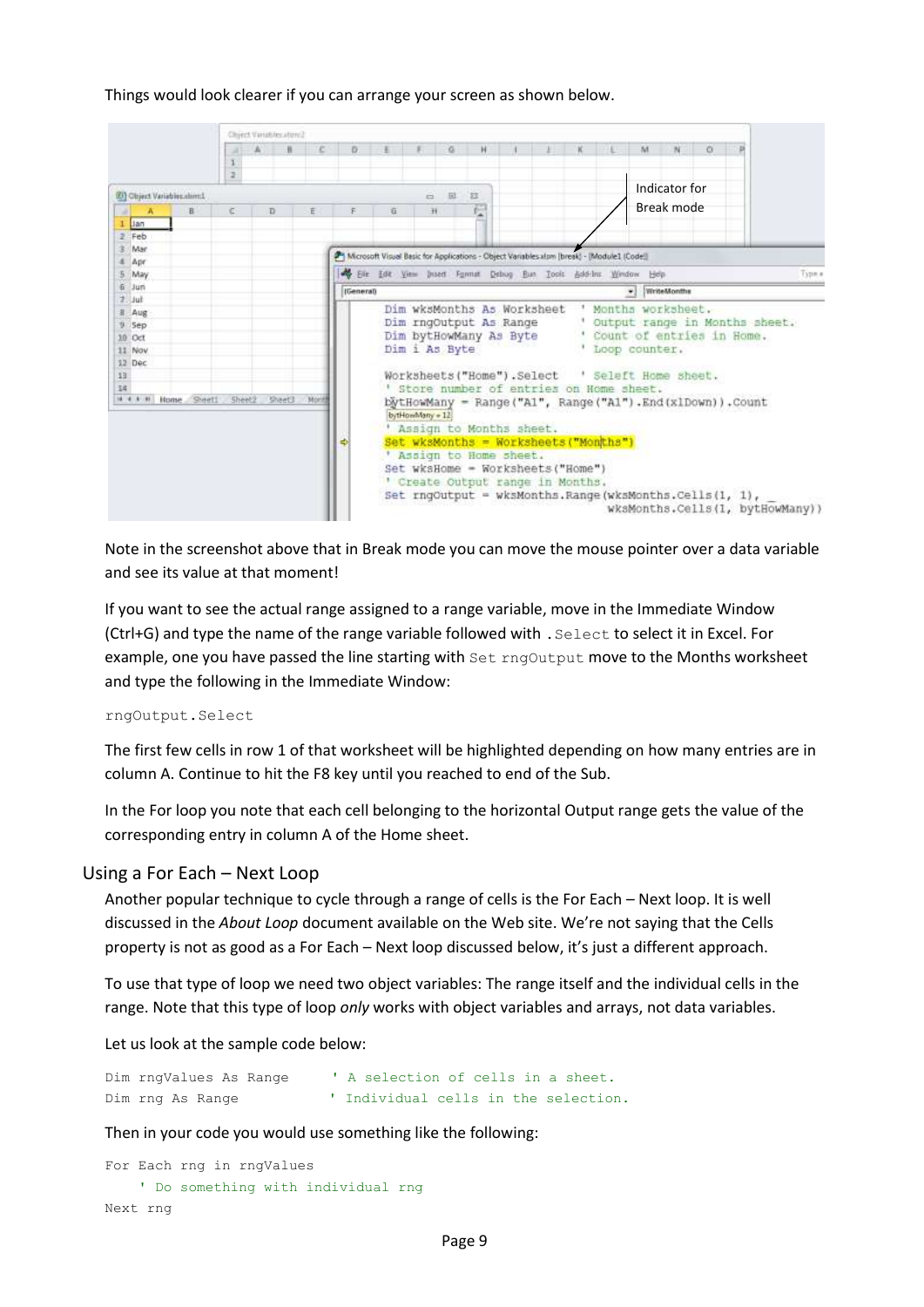The advantage of this technique is you don't have to worry about incrementing any value since rng will take on each value in the selected range automatically and do whatever it is told to do in the loop. It is also worth mentionning that the loop will automatically stop once it reaches the last entry.

Let redo the exercise on the top page 8 using a For – Next loop.

```
Sub WriteMonths2()
' Write the months in the Home sheet into the Month worksheet.
     Dim wksMonths As Worksheet ' Months output worksheet.
   Dim rngInput As Range ' Input range in Home sheet.
   Dim rng As Range \qquad \qquad ' Individual cells in selection.
    Dim i As Byte ' Controls which cell in used in sheet Months.
    Worksheets("Home").Select ' Select Home sheet.
     ' Store the range in Home sheet in variable rng.
    Set rngInput = Range("A1", Range("A1").End(xlDown))
     ' Assign to Months sheet.
    Set wksMonths = Worksheets("Months")
     ' Loop through all entries in Home and write them in Months.
    For Each rng In rngInput
         ' The arguments for Offset are Offset(rows, cols)
       wksMonths.Range("A1").Offset(0, i) = rngi = i + 1 Next rng
End Sub
```
Using a For Each – Next loop is a very efficient of going through each selected cell in selections of any size and shape.

# **About Option Explicit**

To finish this article let just briefly discuss the statement Option Explicit at the top or every module. I have heard from some developers that this option is not strictly necessary. Well, maybe that is why it is an … option.

On the other hand I am convinced that is very important. Every module should have this option at the top and let it do its contribution to our coding.

The term *explicit* simply means that every variable must be (explicitly) declared in a procedure (Sub or Function) before it is used. If a variable is not declared, you get a compile error specifying that the highlighted word is a variable that was not declared.

|  | Compile error: |                      |      |  |
|--|----------------|----------------------|------|--|
|  |                |                      |      |  |
|  |                | Variable not defined |      |  |
|  |                |                      |      |  |
|  |                |                      | Help |  |

In real life though, it most likely means that you've made a typo. In my humble opinion, any feature that alerts me that I have made a mistake in typing a variable is welcome.

You don't even have to type Option Explicit in the *declaration section* of your module (in other words at the top). There is an option in the VBE (Visual Basic Editor) that is disabled by default and you simply need to enable it once and for all.